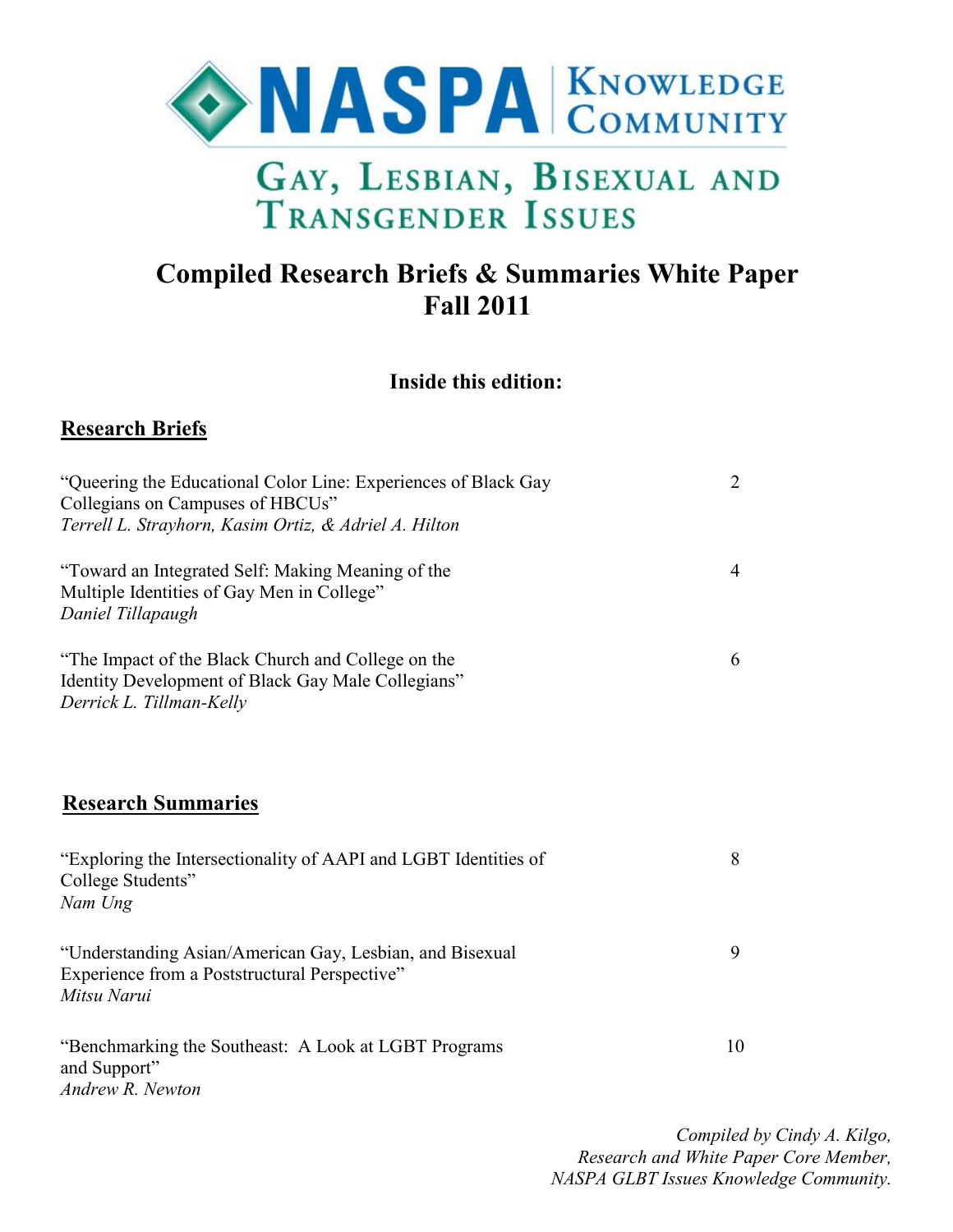# **"Queering the Educational Color Line: Experiences of Black Gay Collegians on Campuses of HBCUs**"

Terrell L. Strayhorn – The Ohio State University strayhorn.3@osu.edu Kasim Ortiz – University of South Carolina ortizk@email.sc.edu Adriel A. Hilton – Upper Iowa University hiltona@uiu.edu

> *"We wear the mask that grins and lies, It hides our cheeks and shades our eyes, This debt we pay to human guile; With torn and bleeding hearts we smile, And mouth with myriad subtleties." -Paul Laurence Dunbar (1896)*

*"The Black homosexual is hard pressed to gain audience among his heterosexual brothers; even if he is more talented, he is inhibited by his silence or his admissions. This is what the race has depended on in being able to erase homosexuality from our recorded history. The 'chosen' history. But the sacred constructions of silence are futile exercises in denial. We will not go away with our issues of sexuality. We are coming home." -Essex Hemphill "Loyalty" (1992)*

#### Introduction

While many studies have examined concepts of academic achievement ([Allen, 1992;](file:///C:/Documents%20and%20Settings/kilgoc/My%20Documents/Cindy%20Kilgo/CINDY/LGBT/NASPA%20GLBT%20KC%20Research%20&%20White%20Paper%20Core%20Member/GLBT%20KC%20White%20Paper%20-%20Sept.%202011/StrayhornOrtizHiltonBGMHBCU2011.doc#ENREF_1#ENREF_1) [Hrabowski III,](file:///C:/Documents%20and%20Settings/kilgoc/My%20Documents/Cindy%20Kilgo/CINDY/LGBT/NASPA%20GLBT%20KC%20Research%20&%20White%20Paper%20Core%20Member/GLBT%20KC%20White%20Paper%20-%20Sept.%202011/StrayhornOrtizHiltonBGMHBCU2011.doc#ENREF_7#ENREF_7)  [Maton, & Grief 1998;](file:///C:/Documents%20and%20Settings/kilgoc/My%20Documents/Cindy%20Kilgo/CINDY/LGBT/NASPA%20GLBT%20KC%20Research%20&%20White%20Paper%20Core%20Member/GLBT%20KC%20White%20Paper%20-%20Sept.%202011/StrayhornOrtizHiltonBGMHBCU2011.doc#ENREF_7#ENREF_7) [Pascarella, Pierson, Wolniak, & Terezini, 2004\)](file:///C:/Documents%20and%20Settings/kilgoc/My%20Documents/Cindy%20Kilgo/CINDY/LGBT/NASPA%20GLBT%20KC%20Research%20&%20White%20Paper%20Core%20Member/GLBT%20KC%20White%20Paper%20-%20Sept.%202011/StrayhornOrtizHiltonBGMHBCU2011.doc#ENREF_12#ENREF_12) and persistence ([Cabrera, Nora, & Cas](file:///C:/Documents%20and%20Settings/kilgoc/My%20Documents/Cindy%20Kilgo/CINDY/LGBT/NASPA%20GLBT%20KC%20Research%20&%20White%20Paper%20Core%20Member/GLBT%20KC%20White%20Paper%20-%20Sept.%202011/StrayhornOrtizHiltonBGMHBCU2011.doc#ENREF_3#ENREF_3)[taneda, 1992;](file:///C:/Documents%20and%20Settings/kilgoc/My%20Documents/Cindy%20Kilgo/CINDY/LGBT/NASPA%20GLBT%20KC%20Research%20&%20White%20Paper%20Core%20Member/GLBT%20KC%20White%20Paper%20-%20Sept.%202011/StrayhornOrtizHiltonBGMHBCU2011.doc#ENREF_3#ENREF_3) [Donovan, 1984;](file:///C:/Documents%20and%20Settings/kilgoc/My%20Documents/Cindy%20Kilgo/CINDY/LGBT/NASPA%20GLBT%20KC%20Research%20&%20White%20Paper%20Core%20Member/GLBT%20KC%20White%20Paper%20-%20Sept.%202011/StrayhornOrtizHiltonBGMHBCU2011.doc#ENREF_4#ENREF_4) [Harper & Davis, 2006;](file:///C:/Documents%20and%20Settings/kilgoc/My%20Documents/Cindy%20Kilgo/CINDY/LGBT/NASPA%20GLBT%20KC%20Research%20&%20White%20Paper%20Core%20Member/GLBT%20KC%20White%20Paper%20-%20Sept.%202011/StrayhornOrtizHiltonBGMHBCU2011.doc#ENREF_6#ENREF_6) [Strayhorn, 2005\)](file:///C:/Documents%20and%20Settings/kilgoc/My%20Documents/Cindy%20Kilgo/CINDY/LGBT/NASPA%20GLBT%20KC%20Research%20&%20White%20Paper%20Core%20Member/GLBT%20KC%20White%20Paper%20-%20Sept.%202011/StrayhornOrtizHiltonBGMHBCU2011.doc#ENREF_14#ENREF_14) relating to African Americans in college, very little of this work has focused on Black gay males. Researchers have recently begun to shed light on "invisible" marginalized subgroups on college campuses [\(Patton, 2011;](file:///C:/Documents%20and%20Settings/kilgoc/My%20Documents/Cindy%20Kilgo/CINDY/LGBT/NASPA%20GLBT%20KC%20Research%20&%20White%20Paper%20Core%20Member/GLBT%20KC%20White%20Paper%20-%20Sept.%202011/StrayhornOrtizHiltonBGMHBCU2011.doc#ENREF_13#ENREF_13) [Strayhorn, Blakewood, & Devita](file:///C:/Documents%20and%20Settings/kilgoc/My%20Documents/Cindy%20Kilgo/CINDY/LGBT/NASPA%20GLBT%20KC%20Research%20&%20White%20Paper%20Core%20Member/GLBT%20KC%20White%20Paper%20-%20Sept.%202011/StrayhornOrtizHiltonBGMHBCU2011.doc#ENREF_15#ENREF_15)  [2008\);](file:///C:/Documents%20and%20Settings/kilgoc/My%20Documents/Cindy%20Kilgo/CINDY/LGBT/NASPA%20GLBT%20KC%20Research%20&%20White%20Paper%20Core%20Member/GLBT%20KC%20White%20Paper%20-%20Sept.%202011/StrayhornOrtizHiltonBGMHBCU2011.doc#ENREF_15#ENREF_15) yet this focus has been primarily on the undergraduate experiences of Black students at predominantly White institutions (PWIs) with little to no explicit attention to historically Black colleges and universities (HBCUs).

Our focus on HBCUs is substantiated in several ways. First, previous researchers have identified that African American students attending HBCUs are less likely than their same-race peers at PWIs to face the racial hostility that research has shown as detrimental to their academic achievement (Allen, 1992). Similarly, though results are mixed, substantial evidence supports the notion that labor market outcomes--such as job satisfaction and occupational status--are greater for Black HBCU graduates, compared to those who attend PWIs. Likewise, HBCUs provide a unique cultural site for developing social/cultural capital networks, which contribute to one's academic achievement (Brown & Davis, 2001; Harper, Carini, Bridges, & Hayek, 2004; Palmer, Davis, & Hilton, 2009). Still, it has been documented that queer students of color attending HBCUs may encounter institutional homophobia (Patton, 2011), although its less clear whether Black gay men attending different HBCUs experience the same forms of homophobia across geographic locations.

Indeed, uncovering the experiences of Black gay male collegians at HBCUs is important in developing a comprehensive knowledge of Black male collegians. Also, learning how Black gay male collegians negotiate multiple identities at HBCUs can provide useful knowledge for practitioners who work with such students. The absence of information in the scholarly literature about this subpopulation of Black males has contributed to a lack of both contextual and theoretical understanding of the challenges such men face as well as insufficient data on the support that enable their success. The current research is designed to fill in this gap, drawing upon data from a multi-campus qualitative research study.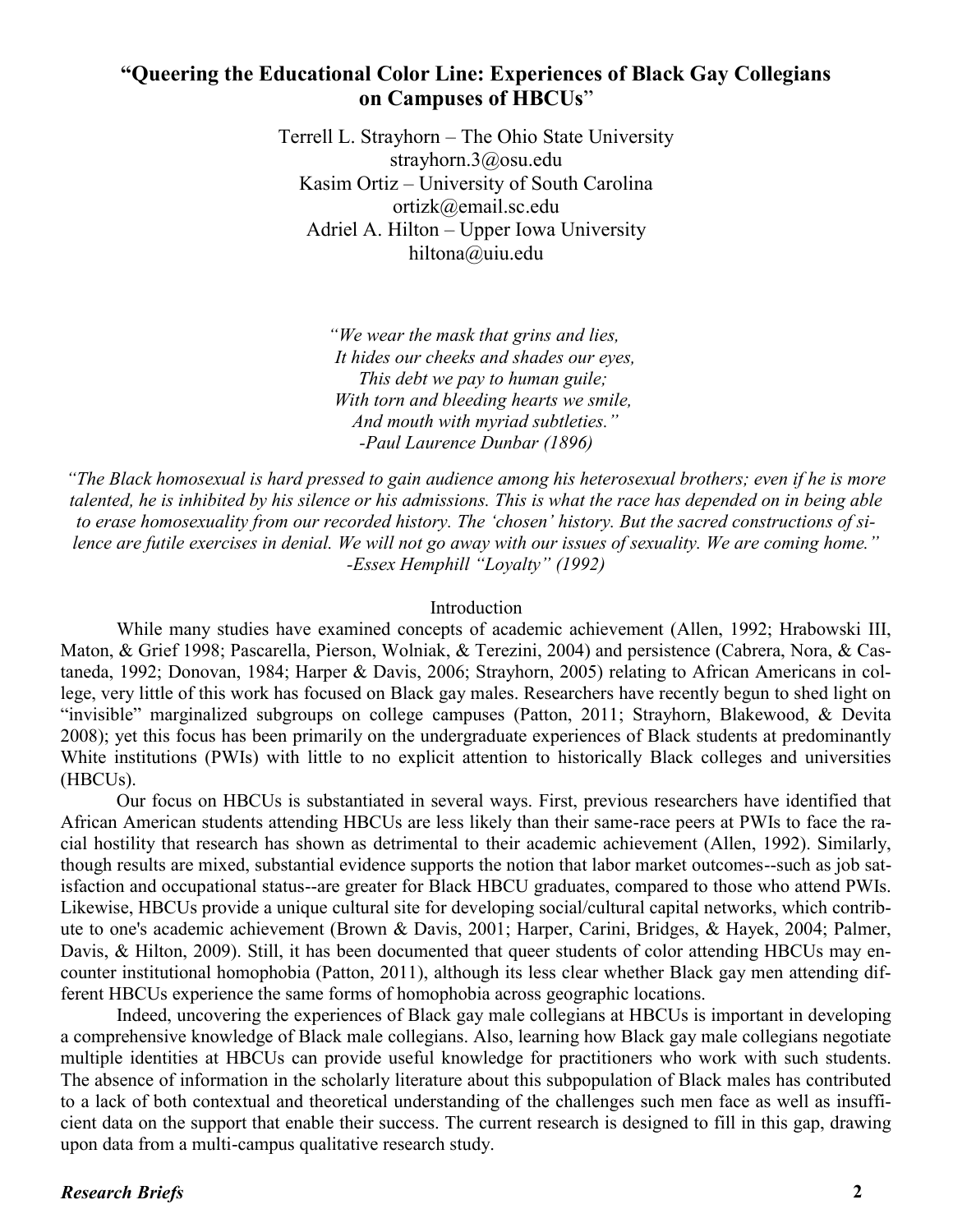This qualitative study was designed to gain in-depth information about how Black gay male collegians at HBCUs negotiate their multiple social identities in ways that enable them to succeed (i.e., academic achievement, retention) in college. Specifically, the current study seeks to answer the following questions:

- 1. How do Black gay male collegians describe the nature and climate of their experiences on campus, particularly across geographical locations?
- 2. How do these perceptions of campus climate contribute to successful navigation through college?
- 3. What social/cultural capital networks do Black gay male collegians develop that assist in academic achievement?

### Methods

To successfully address the gap within the literature, this study is centered upon an epistemological approach that is anchored in the constructivist tradition to generate knowledge, understanding and meaning through human interactions (Jones, Torres, & Arminio, 2006) as well as inquiry into understanding multiple identities (Jones & McEwen, 2000).

Data collection will not begin until Fall 2011, therefore, we briefly outline our plan for collection. Data will be collected via a series of focus groups at multiple HBCUs. Focus groups are particularly useful for providing detailed insights into a target audience's perceptions and motivations [\(Ulin, Robinson, & Tolley,](file:///C:/Documents%20and%20Settings/kilgoc/My%20Documents/Cindy%20Kilgo/CINDY/LGBT/NASPA%20GLBT%20KC%20Research%20&%20White%20Paper%20Core%20Member/GLBT%20KC%20White%20Paper%20-%20Sept.%202011/StrayhornOrtizHiltonBGMHBCU2011.doc#ENREF_16#ENREF_16)  [2005\).](file:///C:/Documents%20and%20Settings/kilgoc/My%20Documents/Cindy%20Kilgo/CINDY/LGBT/NASPA%20GLBT%20KC%20Research%20&%20White%20Paper%20Core%20Member/GLBT%20KC%20White%20Paper%20-%20Sept.%202011/StrayhornOrtizHiltonBGMHBCU2011.doc#ENREF_16#ENREF_16) Focus groups have been utilized as an appropriate means for generating knowledge among Black male college students ([Watkins, Green, Guidry, & Stanley, 2007\)](file:///C:/Documents%20and%20Settings/kilgoc/My%20Documents/Cindy%20Kilgo/CINDY/LGBT/NASPA%20GLBT%20KC%20Research%20&%20White%20Paper%20Core%20Member/GLBT%20KC%20White%20Paper%20-%20Sept.%202011/StrayhornOrtizHiltonBGMHBCU2011.doc#ENREF_17#ENREF_17) and even Black gay male collegians (Strayhorn & Mullins, 2011), thereby providing an opportunity for open discussion and dialogue among participants. Focus groups, in the present study, will take place on campuses, lasting approximately 90-120 minutes on average. All focus groups will be digitally recorded and subsequently transcribed by a professional. Analysis will be completed in two phases. Specifically open-coding will be utilized to identify any initial codes, which will be collapsed, where possible, into broader categories and then these categories will be collapsed into larger themes [\(Palmer & Strayhorn, 2008;](file:///C:/Documents%20and%20Settings/kilgoc/My%20Documents/Cindy%20Kilgo/CINDY/LGBT/NASPA%20GLBT%20KC%20Research%20&%20White%20Paper%20Core%20Member/GLBT%20KC%20White%20Paper%20-%20Sept.%202011/StrayhornOrtizHiltonBGMHBCU2011.doc#ENREF_11#ENREF_11) [Strayhorn, Blakewood, & Devita, 2008\).](file:///C:/Documents%20and%20Settings/kilgoc/My%20Documents/Cindy%20Kilgo/CINDY/LGBT/NASPA%20GLBT%20KC%20Research%20&%20White%20Paper%20Core%20Member/GLBT%20KC%20White%20Paper%20-%20Sept.%202011/StrayhornOrtizHiltonBGMHBCU2011.doc#ENREF_15#ENREF_15) Participants also will complete a demographic background questionnaire that will be administered by a trained focus group facilitator, ensuring that complete confidentiality is kept after completion of the signed consent for participation.

#### References

- Allen, W. (1992). The color of success: African American college student outcomes at predominantly White and historically Black public colleges and universities. *Harvard Educational Review, 62*: 26–44.
- Brown, M. C., & Davis, J. E. (2001). The historically Black college as social contract, social capital, and social equalizer. *Peabody Journal of Education, 76*(1), 31-49.
- Cabrera, A. F., Nora, A., & Castaneda, M. B. (1992). The role of finances in the persistence process: A structural model. *Research in Higher Education, 33*(5), 571-593.
- Donovan, R. (1984). Path analysis of a theoretical model of persistence in higher education among low-income Black youth. *Research in Higher Education, 21*, 243-252.
- Harper, S. R., Carini, R. M. , Bridges, B. K., & Hayek, J. C. (2004). Gender differences in student engagement among African American undergraduates at historically Black colleges and universities. *Journal of College Student Development, 45*(3), 271-284.
- Harper, S. R., & Davis, R. J. (2006, November). *The role of summer bridge programs in access, college adjustment, and persistence among Black male undergraduates: Implications for policy.* Paper presented at the Association for the Study of Higher Education, Anaheim, CA.
- Hrabowski III, F. A., Maton, K. L., & Grief, G. L. (1998). *Beating the odds: Raising academically successful African-American males*. New York: Oxford University Press.
- Jones, S. R., & McEwen, M. K. (2000). A conceptual model of multiple dimensions of identity. *Journal of College Student Development, 41*, 405-414.
- Jones, S. R., Torres, V., & Arminio, J. (2006). *Negotiating the complexities of qualitative research in higher education: Fundamental elements and issues.* New York: Routledge.
- Palmer, T. R., Davis, R. J., & Hilton, A. A. (2009). Exploring challenges that threaten to impede the academic success of academically underprepared Black males at an HBCU. *Journal of College Student Development, 50*(4), 429-445.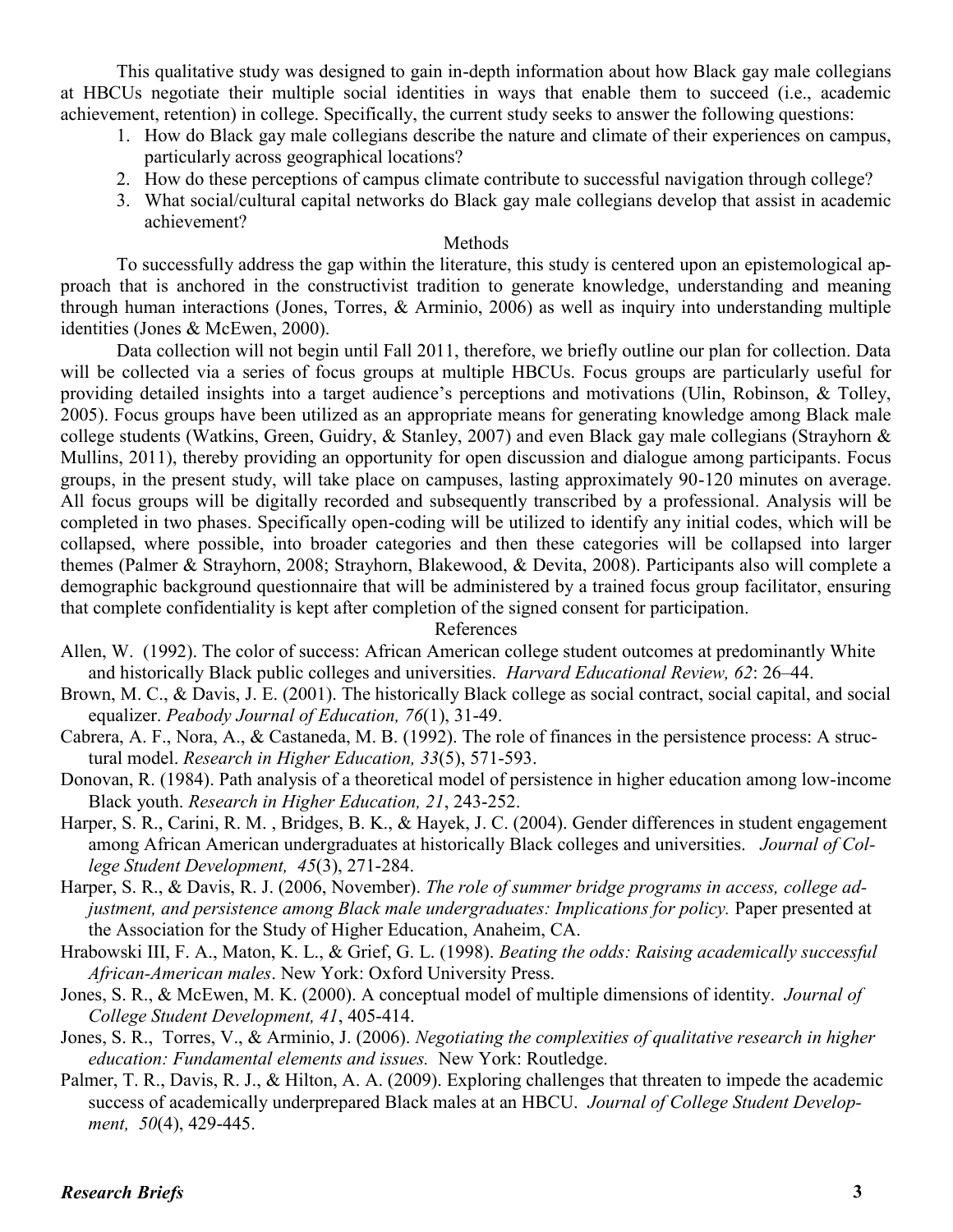- Palmer, T. R., & Strayhorn, T. L. (2008). Mastering one's own fate: Non-cognitive factors associated with the success of African American males at an HBCU. *National Association of Student Affairs Professionals Journal, 11*(1), 126-143.
- Pascarella, E. T., Pierson, C. T., Wolniak, G. C., & Terenzini, P. T. (2004). First generation college students: Additional evidence on college experiences and outcomes. *Journal of Higher Education, 75*(3), 249-284.
- Patton, L. (2011). Perspectives on identity, disclosure, and the campus environment among African American gay and bisexual men at one historically Black college. *Journal of College Student Development, 52*(1), 77 -101.
- Strayhorn, T. L. (2005). More than money matters: An integrated model of graduate student persistence. A66 (2).
- Strayhorn, T. L., Blakewood, A. M., & Devita, J. M. (2008). Factors affecting the college choice of African American gay male undergraduates: Implications for retention. *NASPA Journal, 11*(1), 88-108.
- Strayhorn, T. L., & Mullins, T. G. (2011, May). *When Black + Gay + Male + Collegian ≠ Black Gay Male Collegian: Implications for Educators.* Paper presented at the Conference on College Men: Masculinities in Higher Education.
- Ulin, P. R., Robinson, E. T., & Tolley, E. E. (2005). *Qualitative methods in public health: A field guide for applied research.* San Francisco, CA: Jossey-Bass.
- Watkins, D. C., Green, B. L., Guidry, J., & Stanley, C. (2007). Using focus groups to explore the stressful life events of Black college men. *Journal of College Student Development, 48*(1), 105-118.

## **"Toward an Integrated Self: Making Meaning of the Multiple Identities of Gay Men in College"**

Daniel Tillapaugh — University of San Diego danieltillapaugh-15@sandiego.edu

#### Introduction

Over the past decade, scholars have looked to intersectionality (Crenshaw, 1995), a concept stemming from Critical Race Theory, as a means to explore the multiple social identities of college students. Intersectionality provides insight on the knowledge constructed at the intersection of one's multiple identities, at the individual, group and systemic levels (Crenshaw, 2007). Jones and McEwen (2000) and Abes, Jones and McEwen (2007)'s Model of Multiple Dimensions of Identity have served as one conceptual model framing how college students come to make meaning of their holistic sense of self. This movement towards looking at one's holistic development addresses a prevalent critique of traditional student development theory: that those foundational theories were developed using participants who reflected college campuses at the time: White, upper- or middle-class, heterosexual (or likely closeted) men (Davis & Laker, 2004; Evans, Forney, Guido, Patton & Renn, 2010).

Additionally, arguments have been made that these theories represent the college male perspective; however, scholars on men and masculinities in higher education argue that these theories have largely ignored the role of one's gender in one's cognitive, psychosocial, or social identity development (Edwards, 2007; Harper & Harris, 2010; Harris, 2006; Laker & Davis, 2011). To further compound the lack of research in this area, there is a dearth of literature on the experiences of gay men making meaning of their gender and sexual orientation in addition to other social identities such as race and ethnicity. As a result, a significant gap in the literature exists on understanding how gay men in college make meaning of their multiple identities.

This qualitative study aims to understand how traditionally-aged gay men in college come to make meaning of the intersections of their multiple identities, specifically their gender and sexuality. This research will assist higher education professionals in understanding how gay men in college come to understand one's self as well as understand the impact, either positively or negatively, of specific services, programs, and experiences on one's meaning-making process.

### *Research Briefs* **4**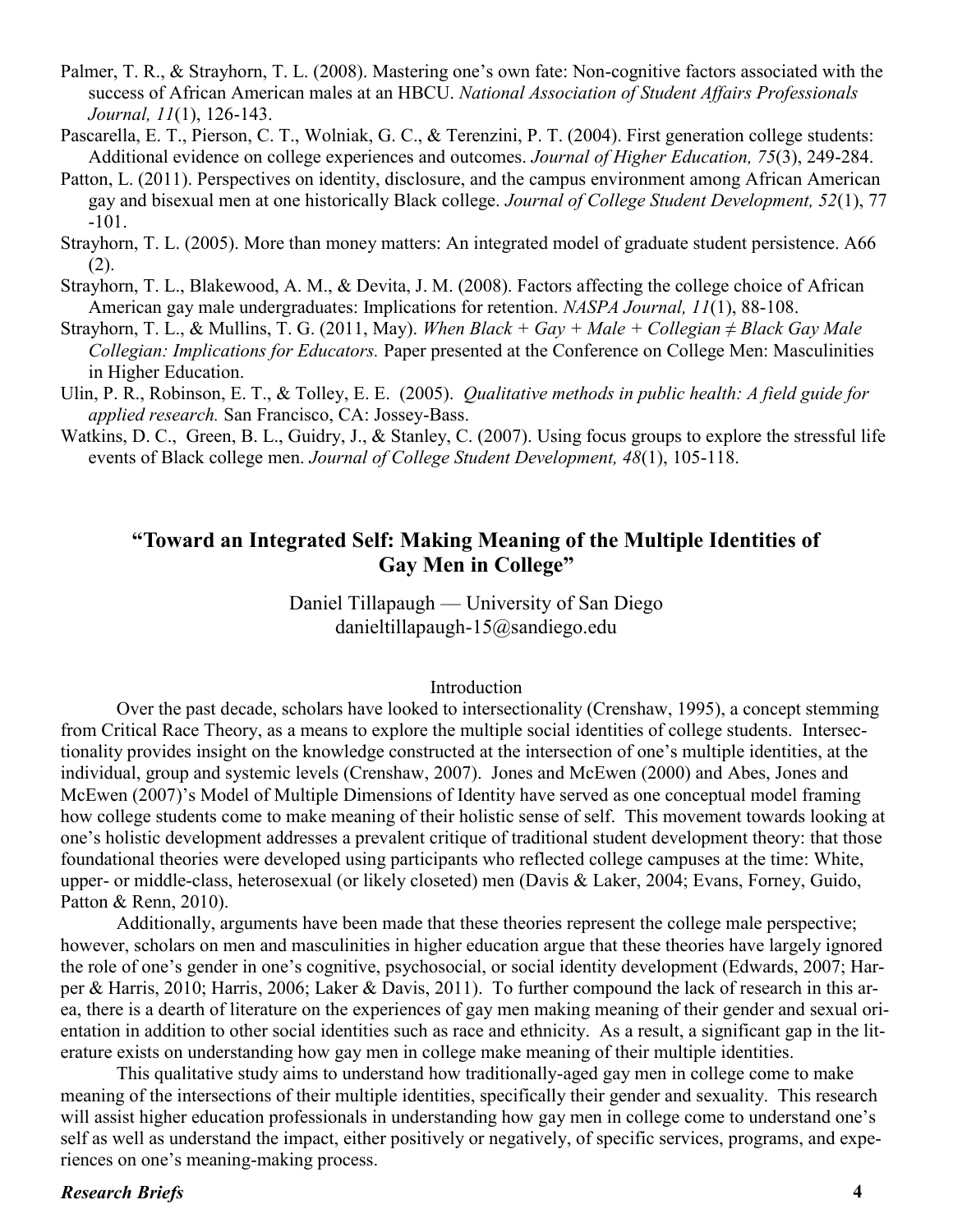The research questions guiding this study include:

- 1. How do gay men make meaning of their masculinity and sexuality during their college years?
- 2. In what ways do gender, sexuality, and other dimensions of identity intersect for gay men in college?
- 3. What are the critical influences during college on their meaning-making process?

### Methods

To address the outlined research questions, a constructivist grounded theory (Charmaz, 2005, 2006) research design will be used. Constructivist grounded theory places an emphasis on the phenomenon being studied through the gathering and analysis of data through the relationships and experiences between the researcher and the participants (Charmaz, 2006). Therefore, data analysis will include interview data from 15 to 20 gay men, aged 18 to 23, who are currently attending or have recently attended three universities in a metropolitan area of Southern California, journal responses from participants kept between the first and last interviews, the researcher's analytic memos and field journals as well as focus group data with participants regarding the initial theory. The theory emerging from this particular study will address how this particular set of gay men come to make meaning of their holistic sense of self and provide insight on those programs and services offered within higher education institutions that either help or hinder this developmental process.

References

- Abes, E. S., Jones, S. R., & McEwen, M. K. (2007). Reconceptualizing the model of multiple dimensions of identity: The role of meaning-making capacity in the construction of multiple identities. *Journal of College Student Development, 48*(1), 1 – 21.
- Charmaz, K. (2005). Grounded theory in the  $21<sup>st</sup>$  century: Applications for advancing social justice studies. In N. K. Denzin & Y. S. Lincoln (Eds.), *The SAGE handbook of qualitative research* (3rd ed.) (pp. 507 – 535). Thousand Oaks, CA: Sage.
- Charmaz, K. (2006). *Constructing grounded theory: A practical guide through qualitative analysis.* Los Angeles, CA: Sage.
- Crenshaw, K. W. (1995). Mapping the margins: Intersectionality, identity politics, and violence against women of color. In K. W. Crenshaw (Ed.), *Critical race theory: The key writings that formed the movement* (pp. 357 - 383). New York, NY: New Press.
- Davis, T. L., & Laker, J. A. (2004). Connecting men to academic and student affairs programs and services. In G. E. Kellom (Ed.), *Developing effective programs and services for college men.* New Directions for Student Services,  $107$  (pp.  $47 - 57$ ). San Francisco, CA: Jossey-Bass.
- Edwards, K. E. (2007). *"Putting my man face on": A grounded theory of college men's gender identity development.* Unpublished doctoral dissertation: University of Maryland – College Park, College Park, MD.
- Evans, N. J., Forney, D. S., Guido, F. M., Patton, L. D., & Renn, K. A. (2010). *Student development in college: Theory, research, and practice* (2<sup>nd</sup> ed.). San Francisco, CA: Jossey-Bass.
- Harper, S. R., & Harris III, F. (2010). *College men and masculinities: Theory, research, and implications for practice*. San Francisco, CA: Jossey-Bass.
- Harris III, F. (2006). *The meanings college men make of masculinities and contextual influences on behaviors, outcomes, and gendered environmental norms: A grounded theory study.* Unpublished doctoral dissertation, University of Southern California, Los Angeles, CA.
- Jones, S. R., & McEwen, M. K. (2000). A conceptual model of multiple dimensions of identity. *Journal of College Student Development, 41*, 405 – 414.
- Laker, J. A., & Davis, T. (2011). *Masculinities in higher education: Theoretical and practical considerations*.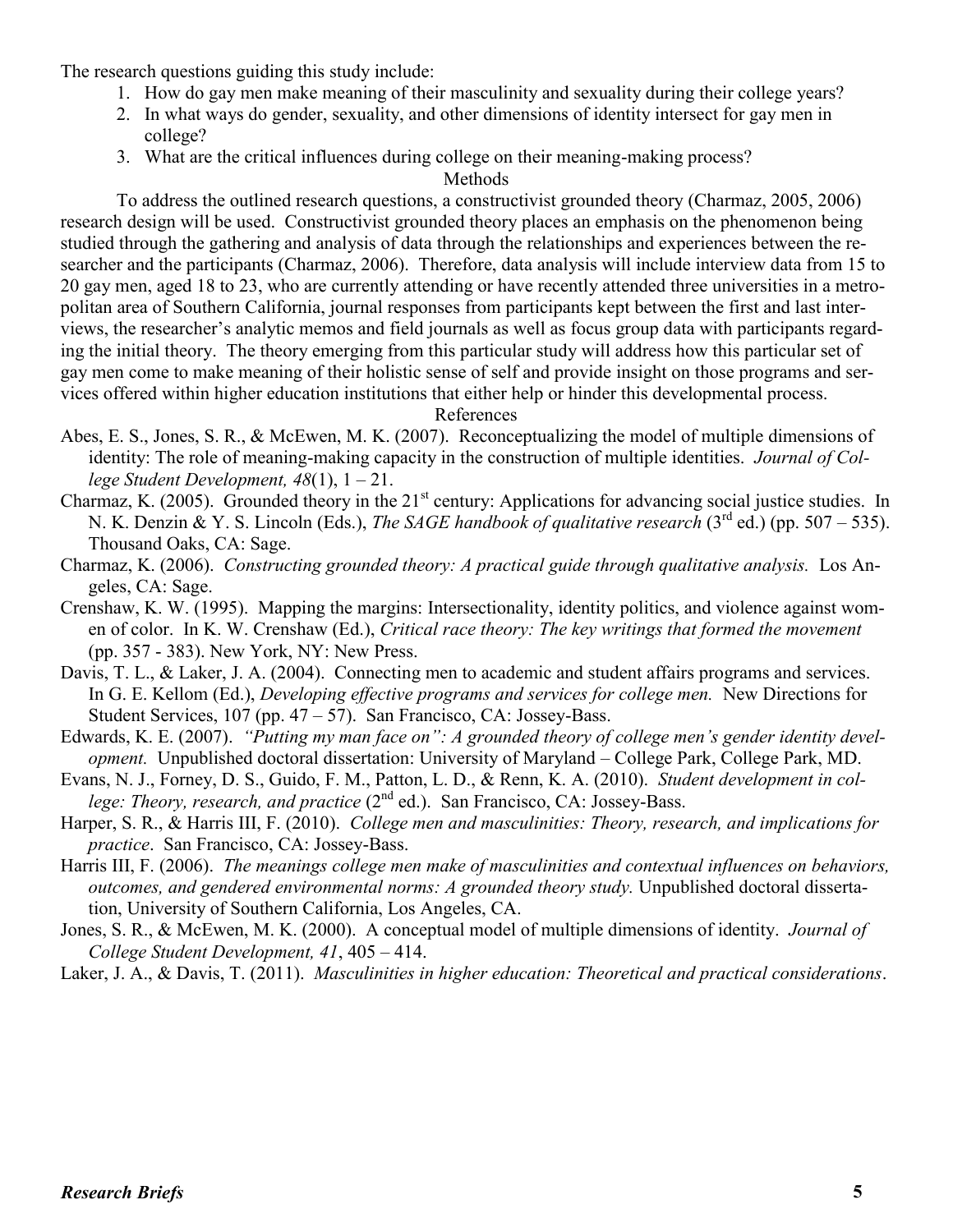## **"The Impact of the Black Church and College on the Identity Development of Black Gay Male Collegians"**

Derrick L. Tillman-Kelly – The Ohio State University tillman-kelly.1@osu.edu

*Thesis research conducted in Higher Education & Student Affairs program at Indiana University. Thesis Committee: Dr. Robin L. Hughes (Chair), Dr. Sherree A. Wilson, Dr. Terrell L. Strayhorn*

#### Introduction

The healthy development of Black men is important to the success and future existence of the Black community (Icard, 1986; Monteiro & Fuqua, 1995). This is especially true when discussing the Black family and the role of Black men in the propagation of the race (Icard, 1986). With the constant request for Black men to conform to gender roles and norms, remaining a part of the larger Black community can be a stressful process for Black gay men. For example, Loiacano (1989) found that Black gay men used the Black community as a reference group and feared their own acceptance of their gay identity could alienate them from that community. Additionally, Crawford et al. (2002) found "attachment to cultural heritage and identity as an African American are the most important factors to the emotional health of [African American gay and bisexual men]" (p. 186-187). Since the Black family and community are institutions that endure in large part because they rest on a spiritual foundation present in the Black Church (Battle, 2006), Black gay men must work to integrate themselves into an atmosphere that can be less than welcoming (Jeffries, Dodge, & Sandfort, 2008; Woodyard, Peterson, & Stokes, 2000). When young Black men are working to establish their individual identities, their participation in the church can create conflict as they attempt to create some semblance of an integrated sense of self. Monteiro and Fuqua (1995) found that "the development of a healthy sense of self demands that the individual develop and integrate his thoughts, feelings, and behaviors within the context of his community and his spiritual values," (p. 166). For Black gay men this would call for the successful acknowledgment and integration of thoughts, feelings and/or behaviors that would be contrary to the ideology espoused by the cornerstone of the Black community, the Black Church (Battle, 2006; Crawford et al., 2002; Icard 1986). With this consideration in mind, difficulty in the identity development for Black gay men who are involved in the Black Church is predicted.

The Black Church is often referred to as a place of racial uplift and reaffirmation of the worth of Black men and women (Battle, 2006; Lincoln & Mamiya, 1990); however, its peculiar relationship with Black gay men warrants some investigation. This study provides a descriptive analysis of the participation in and interaction with the Black Church by Black gay male undergraduates. Of equal importance, this study focuses on how they make meaning of the messages received by their participation in the Church. Finally, this study provides insight into the Black gay male's identity development (as a result of the Black Church) on his collegiate experience. This study examines three key questions:

- 1. "How do Black gay men describe their participation in and interaction with the Black Church?"
- 2. "How do Black gay men make meaning of the messages they receive from the Black Church?"
- 3. "How does the way Black gay men experience the Black Church affect how they experience college?"

Primarily, this study provides further insight into the experiences of a sub-population of Black male collegians. As Black males' participation in higher education has been noted to be on a downward swing (Cuyjet, 2009; Harper, Patton & Wooden, 2009) and research has established a need to further investigate the experiences of students to allow and promote better retention and persistence of this particular population (Harper, 2006; Harper, Patton & Wooden, 2009; Strayhorn, 2008; Strayhorn, Blakewood & DeVita, 2008), this study provides a potential avenue for student affairs practitioners to further engage the Black gay male subset of Black male collegians. Additionally, this study seeks to explore Black gay males' experiences in college with consideration of their experiences in the Black Church.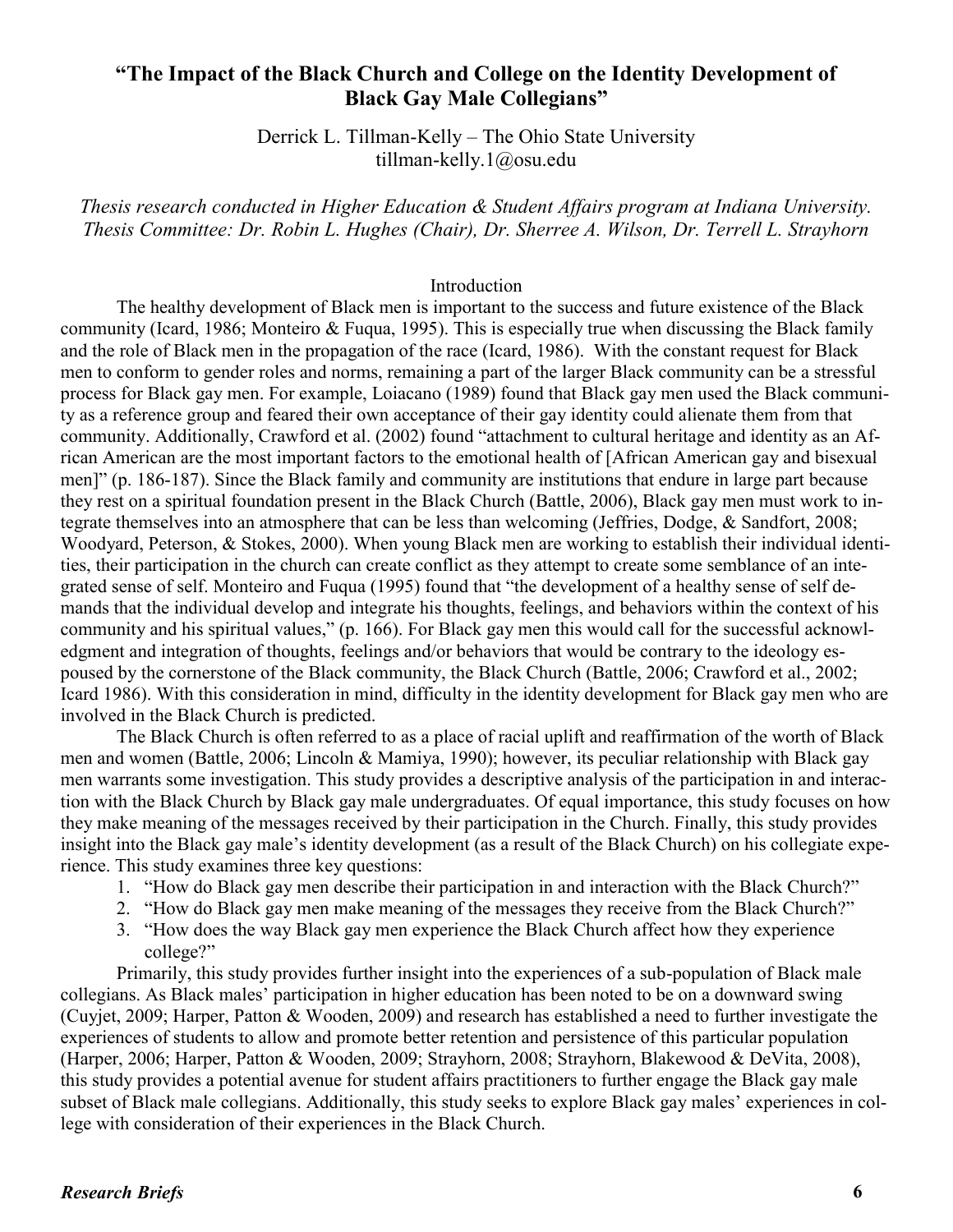#### Findings

Upon careful examination of the Black gay male collegians' experience with the Black Church, it was found that Black gay males experienced an *imposed conflicted identity* as a result of the anti-homosexual messages received via the Black Church. However, with the introduction of increased analytical conversations with peers in their collegiate contexts, these men found that they developed a new *solidified identity*, which they used to renegotiate their Black Church participation. Specifically, the Black gay men in this study used college as a period of self-exploration that enabled to them decide how they would re-engage the Black Church, if at all. Participants in this study chose one of three options: leave the Black Church completely, return to the Black Church with disclosure of their new solidified identity (as a Black gay male) or return to the Black Church without disclosure of their new solidified identity. A model to articulate this development through diagram was also created.

### References

- Battle, M. (2006). *The Black Church in America: African American Christian spirituality.* Malden, MA: Blackwell Publishing.
- Crawford, I., Allison, K. W., Zamboni, B. D., & Soto, T. (2002). The influence of dual-identity development on the psychosocial functioning of African American gay and bisexual men. *The Journal of Sex Research, 39*(3), 179-189.
- Cuyjet, M. J. (2009). Invisible men-almost: The diminution of African American males in higher education. In H. T. Frierson, W. Pearson, & J. H. Wyche (Eds.), *Black American males in higher education: Diminishing proportions* (pp.1-11) Bingley, United Kingdom: Emerald Group.
- Harper, S. R. (2006). *Black male students at public flagship universities in the U.S.: Status, trends and implications for policy and practice.* Washington, DC: Joint Center for Political and Economic Studies.
- Harper, S. R., Patton, L. D., & Wooden, O. S. (2009). Access and equity for African American students in higher education: A critical race historical analysis of policy efforts. *Journal of Higher Education, 80* (4), 389-414.
- Icard, L. (1986). Black gay men and conflicting social identities. *Journal of Social Work and Human Sexuality, 4*(1/2), 83-93.
- Jeffries IV, W. L., Dodge, B., & Sandfort, T. G. M. (2008). Religion and spirituality among bisexual Black men in the USA. *Culture, Health & Sexuality, 10*(5), 463-477.
- Lincoln, C. E. & Mamiya, L. H. (1990). *The Black Church in the African American experience*. Durham, NC: Duke University Press.
- Loiacano, D. (1989). Gay identity issues among Black Americans. *Journal of Counseling and Development, 68*, 21-25.
- Monteiro, K. P. & Fuqua, V. (1995). African-American gay youth: One form of Manhood. In G. Unks (Ed.) *The gay teen: Educational practice and theory for lesbian, gay and bisexual adolescents* (pp. 159-187). New York: Routledge.
- Strayhorn, T. L. (2008). The role of supportive relationships in facilitating African American males' success in college. *NASPA Journal, 45*(1), 26-48.
- Strayhorn, T. L., Blakewood, A. M., & DeVita, J. M. (2008). Factors affecting the college choice of African American gay male undergraduates: Implications for retention. *NASPA Journal, 11*(1) 88-108.
- Woodyard, J. L., Peterson, J. L., & Stokes, J. P. (2000). "Let us go into the house of the Lord": Participation in African American churches among young African American men who have sex with men. *The Journal of Pastoral Care, 54*(4), 451-460.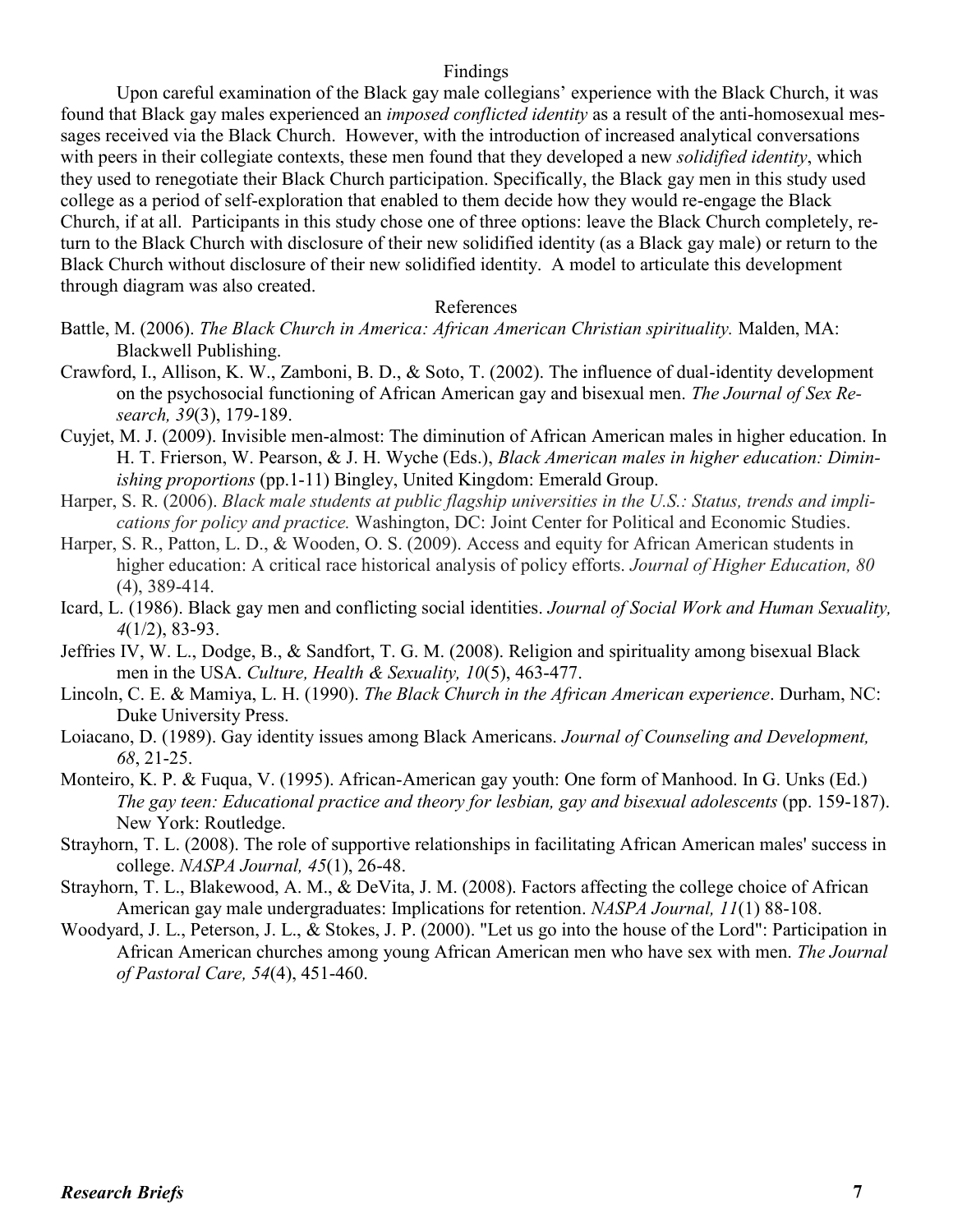# **"Exploring the Intersectionality of AAPI and LGBT Identities of College Students"**

Nam Ung —California State University, Los Angeles namung@gmail.com

The topic of Asian American and Pacific Islander (AAPI) lesbian, gay, bisexual and transgender (LGBT) students is under theorized and requires further exploration. The body of literature discussing AAPI LGBT students, particularly the point at which their ethnic and sexual identities meet, is scarce, and outdated; there are no current, empirical studies addressing the multiple identities of AAPI LGBT student experiences. Studies that focus on AAPI LGBT people do not address college students, and only begin to tap into the point of intersection of identities and how AAPI LGBT students experience the intersection. For example, a quantitative study of AAPI and LGBT identity development (Chan, 1989) found that AAPI lesbians and gay men experienced challenges coping with the conflict and intersection of identities. The participants worried about the possibility of rejection and stigmatization by the AAPI community, the unspoken taboo of homosexuality and gender nonconformity in the AAPI community, and being racially discriminated in the larger lesbian and gay community (Chan, 1989; Yeh & Huang, 1996; Lee & Liu, 2001; Kodama et al., 2002; Akiyama, 2008).

Consequently, the conflict at the point of intersection between sexual identity and ethnic identity may put AAPI LGBT students in a vulnerable position where they feel ostracized by their families, cultural communities, and colleges (Yeh & Huang, 1996). In her study, Chan (1989) found that AAPI gay men and lesbians felt a sense of disconnect with both AAPI and LGBT communities, which contributed to a negative sense of self. When students adopt a negative sense of self, they are less likely to integrate into the university environment and have a positive experience in college, which may cause them to eventually drop out of the university (Tinto, 1993; Ortiz & Santos, 2009). Therefore, it is crucial for educators to understand how AAPI LGBT students experience the intersection of their identities, so as to facilitate a positive learning experience for these students. (Tinto, 1975, 1993; Astin, 1984, 1991; Phinney, 1995; Hurtado, 2007; Ortiz & Santos, 2009).

Limits to studies exploring how AAPI identity and sexuality intersect necessitates the piecing together of studies that separately explore AAPI ethnic identity and familial relations, and studies that explore LGBT identity. Although not ideal, piecing together literature is one of the few ways educators can begin learning about AAPI LGBT students. The theory of intersectionality (Crenshaw, 1989, 1993) offers a framework with which to understand the experiences of AAPI LGBT college students through exploring the various areas of AAPI, LGBT, and multiple identities research.

The purpose of this paper is to explore existing research to answer the following guiding questions:

- 1. What literature exists in AAPI ethnic identity and LGBT sexual identity research, and how do these areas of research discuss the relationship between the AAPI and LGBT identities of college students?
- 2. How does existing multiple identities research contribute to the understanding of the intersection of AAPI ethnic and sexual identity?
- 3. How does the theory of intersectionality impact understanding of AAPI LGBT college student identity and experience?

#### References

- Akiyama, C. (2008). Bridging the gap between two cultures: An analysis on identity attitudes and attachment of Asian Americans. *Brief Treatment and Crisis Intervention*, *8*(3), 251-263.
- Astin, A. W. (1984). Student involvement: A developmental theory for higher education. *Journal of College Student Personnel*, *25*, 297-308.
- Astin, A. W. (1991). *Assessment for excellence: The philosophy and practice of assessment and evaluation in higher education*. New York: American Council on Education.
- Chan, C. S. (1989). Issues of identity development among Asian-American lesbians and gay mean. *Journal of Counseling and Development, 68*(1), 16-20.
- Crenshaw, K. (1989). Demarginalizing the intersection of race and sex: A Black feminist critiqueof antidiscrimination doctrine, feminist theory and antiracist politics. *University of Chicago Legal Forum*, 139-167.

### *Research Summaries* **8**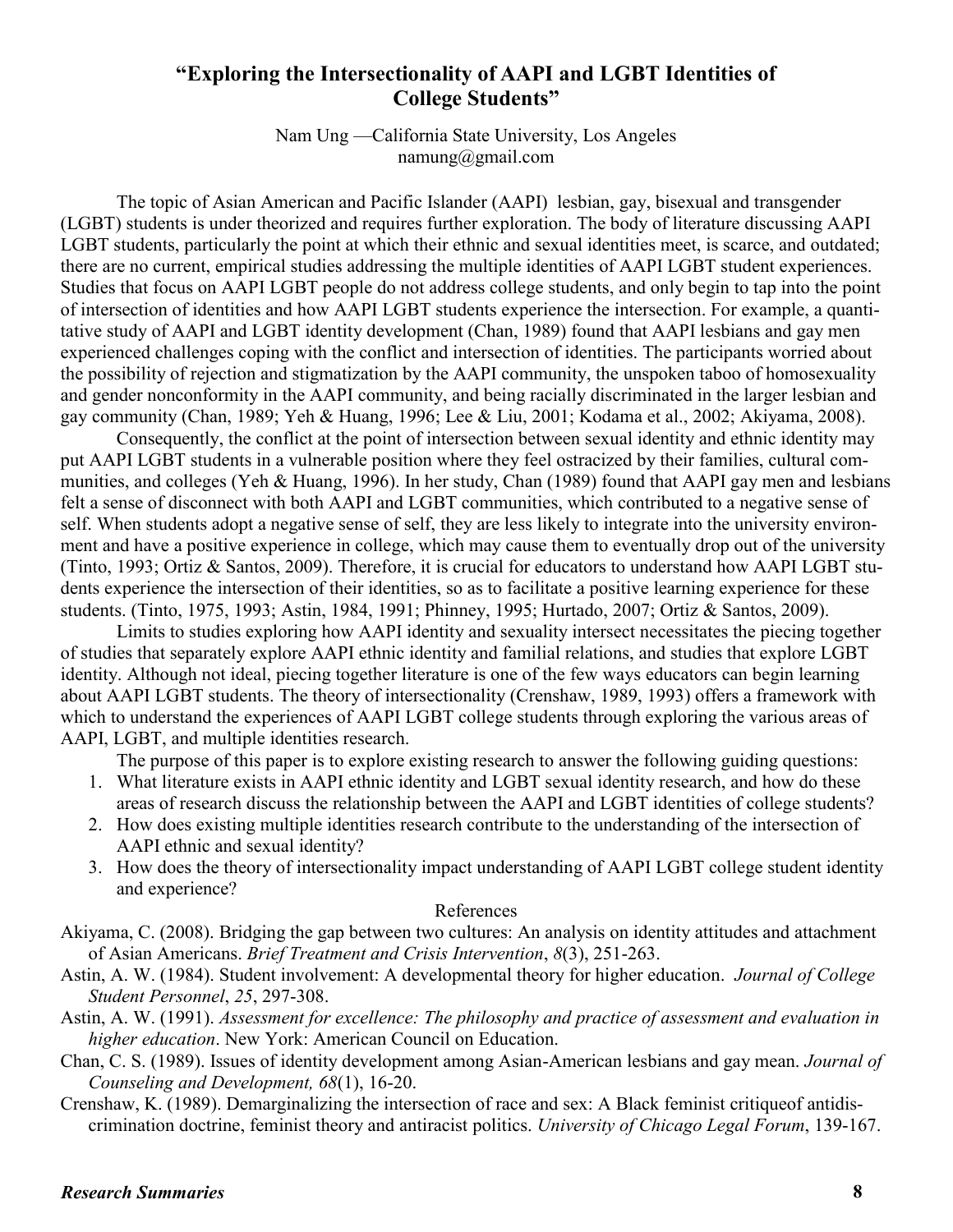- Crenshaw, K. (1993). Mapping the margins: intersectionality, identity politics and the violence against Women of Color. *Stanford Law Review*, *43*, 1241-1299.
- Hurtado, S. (2007). ASHE presidential address: Linking diversity with the educational and civic missions of higher education. *Review of Higher Education, 30*(2), 185-196.
- Kodama, C. M., McEwen, M. K., Liang, C.T.H., & Lee, S. (2002). An Asian American perspective on psychosocial student development theory. *New Directions For Student Services*, *97*, 45-59.
- Lee, R. M., & Lui, H. T. (2001). Coping with intergenerational family conflict: Comparison of Asian American, Hispanic, and European American college students. *Journal of Counseling Psychology, 48*(4), 410- 419.
- Ortiz, A., & Santos, S. J. (2009). *Ethnicity in college: Advancing theory and improving diversity practices on campus*. Sterling, VA: Stylus Publishing, Inc.
- Phinney, J. (1995). Ethnic identity and self-esteem: A review and integration. In A. Padilla (Ed.), *Hispanic psychology: Critical issues in theory and research* (pp. 57-70). Thousand Oaks, CA: Sage.
- Tinto, V. (1975). Dropout from higher education: A theoretical synthesis of recent research. *Review of Educational Research*, *45*(1), 89-125.
- Tinto, V. (1993). *Leaving college: Rethinking the causes and cures of student attrition* (2nd ed.). Chicago: University of Chicago Press.
- Yeh, C. J., & Huang, K. (1996). The collectivistic nature of ethnic identity development among Asian-American college students. *Adolescence*, *31*, 645-661.

## **"Understanding Asian/American Gay, Lesbian, and Bisexual Experience from a Poststructural Perspective"**

Mitsu Narui—The Ohio State University Narui.1@osu.edu

### *This research will be published in the October issue of the Journal of Homosexuality. Below is the research summary.*

This study looked at the college experiences of nine Asian/American gay, lesbian, bisexual students and, specifically, the impact of concealing or revealing their sexual orientation on their emerging sense of self. The researcher explored the following research questions (1) What is the decision making process that leads Asian/American GLB students to disclose their sexual orientation? And (2) How does the experience of disclosing their sexual identity affect their sense of self (i.e., construction of identity)?

Previous research on the identity formation process has largely utilized a psychosocial, life-span development approach, largely based on the theories of Erik Erikson (1968). In this study, the researcher utilized a Foucauldian, poststructural theoretical perspective, and particularly Michel Foucault's theories about the subject and agency, discourse, power, and knowledge (Foucault, 1970, 1977a, 1977b, 1978). In summary, the researcher found that the students navigated a series of environments, each with their own set of discursive expectations/norms. These environments included home life, religion, country of origin (for international students), higher education (including classroom, residence halls, and student organizations), and social networking sites. Their decisions about revealing their sexual orientation were based on relationships formed within these environments. Their relationships within these environments were founded on these discursive norms and built upon a Foucauldian power dynamic. Their decisions about revealing their sexual orientation were largely dependent on which environment (and relationships) was most salient at a particular moment.

These decisions, in turn, helped many of the students grasp their emerging agency within the dominant discourse. A Foucauldian concept, agency can be defined as "existing within the hegemonic, normative discourse but do not defining oneself by it" (Bevir, 1999). By virture of their Asian/American GLB identity, the students already fell outside of White and heterosexual discursive norms.

### *Research Summaries*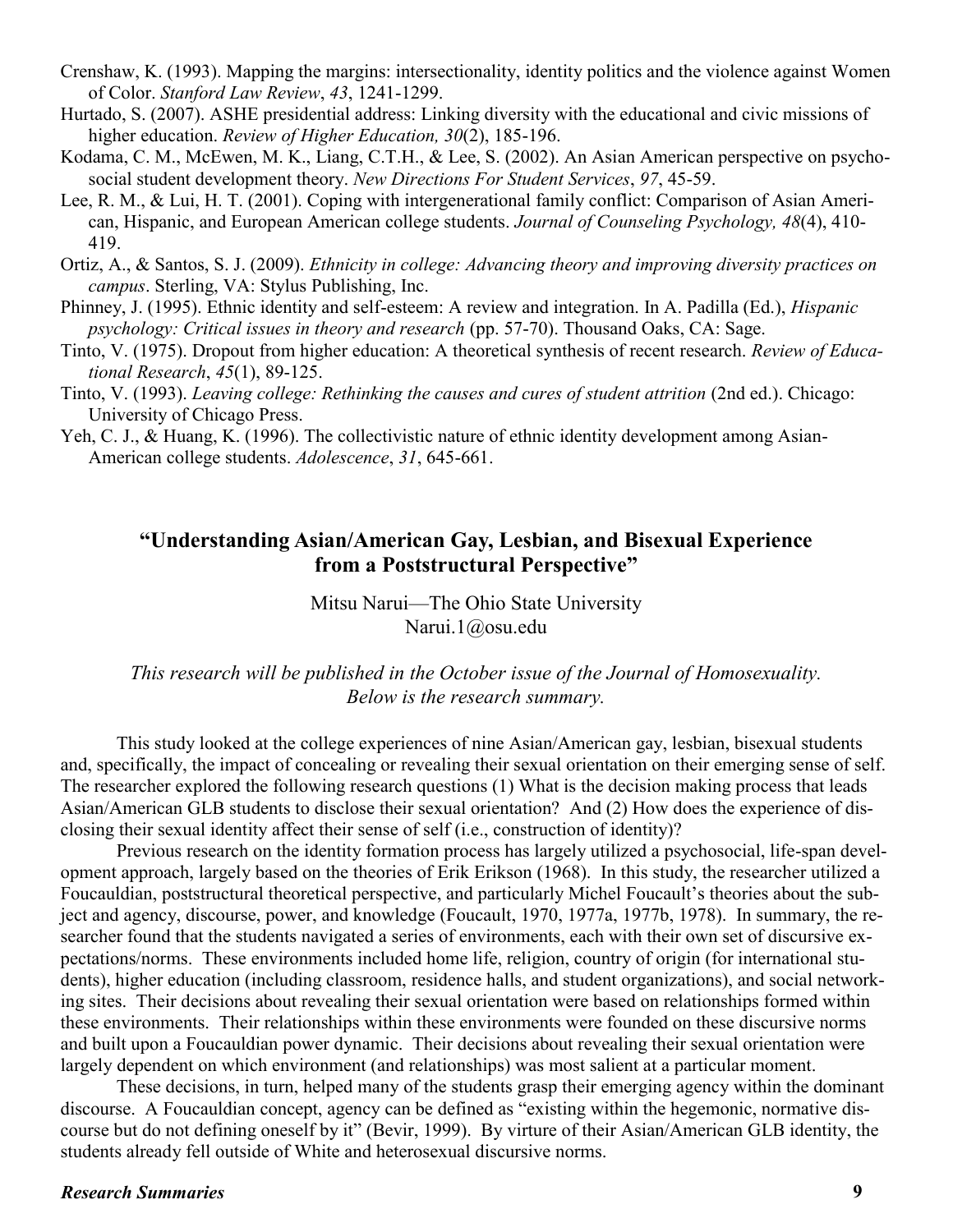In deciding to reveal their sexual orientation, the students attempted to further define themselves outside of discursive norms and, in turn, learned how to "be" an Asian/American GLB individual within that environment. Ultimately, these decisions regarding disclosure or concealment were a discursive practice that allowed the students to shape and reshape their subjectivity and to further assert their agency.

To conclude, the findings in this study suggest that the dominant discourse within higher education needs to change in order to allow for a greater understanding of the experiences of Asian/American GLB people. Such a shift would create a more welcoming campus climate and allow these students to establish relationships in which they would feel comfortable revealing their sexual orientation. Understanding coming out processes of Asian/American GLB students brings to light the challenges of being both Asian/American and GLB in today's society. Higher education is in a position to help address these challenges by creating more positive campus climates and enhances students' educational experiences. With this study, the researcher hopes that others will better understand the experiences of Asian/American GLB youth and see ways in which they can positively impact their lives.

#### References

Bevir, M. (1999). Foucault and Critique: Deploying Agency Against Autonomy. *Political Theory* Retrieved May 14, 2008, from http://repositories.cblib.org/postprints/1084

Erikson, E. H. (1968). *Identity: Youth and Crisis*. New York: W. W. Norton & Company.

- Foucault, M. (1970). *The Order of Things: An Archaeology of the Human Sciences*. New York: Vintage Books.
- Foucault, M. (1977a). *Discipline and Punish: The Birth of the Prison* (A. Sheridan, Trans.). New York: Vintage Books.
- Foucault, M. (1977b). Nietzche, Genealogy, History. In D. F. Bouchard (Ed.), *Language, Counter-Memory, Practice: Selected Essays and Interviews* (pp. 139-164). Ithica, NY: Cornell University Press.

Foucault, M. (1978). *The History of Sexuality: An Introduction, Volume 1*. New York: Vintage Books.

### **"Benchmarking the Southeast: A Look at LGBT Programs and Support"**

Andrew R. Newton — University of South Carolina newtona4@mailbox.sc.edu

*This benchmarking study was completed in fall 2010. Below is a summary of the findings.*

A benchmarking study of 11 Southeastern institutions provides support for the assertion that Southern institutions are becoming more LGBTQ inclusive in their programs and services—but such an inclusiveness gap is wide. Ten public institutions and one private institution composed the "snapshot" study. Respondents were asked to provide information on student organizations, faculty/staff/graduate student organizations, ally programs, and, if applicable, LGBTQ resource centers.

While one common factor—student organizations—united institutions, disparities in serving the LGBTQ population were noticeable. Each of the 11 institutions maintained at least one student-run LGBTQ organization, with one institution offering six student organizations. Oversight of such organizations, however, varied with: support personnel in Student Affairs, faculty sponsors, and a collaborative board of individuals representing campus services such as University Housing and International Programs. Funding for each, however, remained fairly unclear with institutions reporting a mixture of student government funds and dues financing. As anticipated, each institution found their student organizations at different levels of development and overall outreach on campus.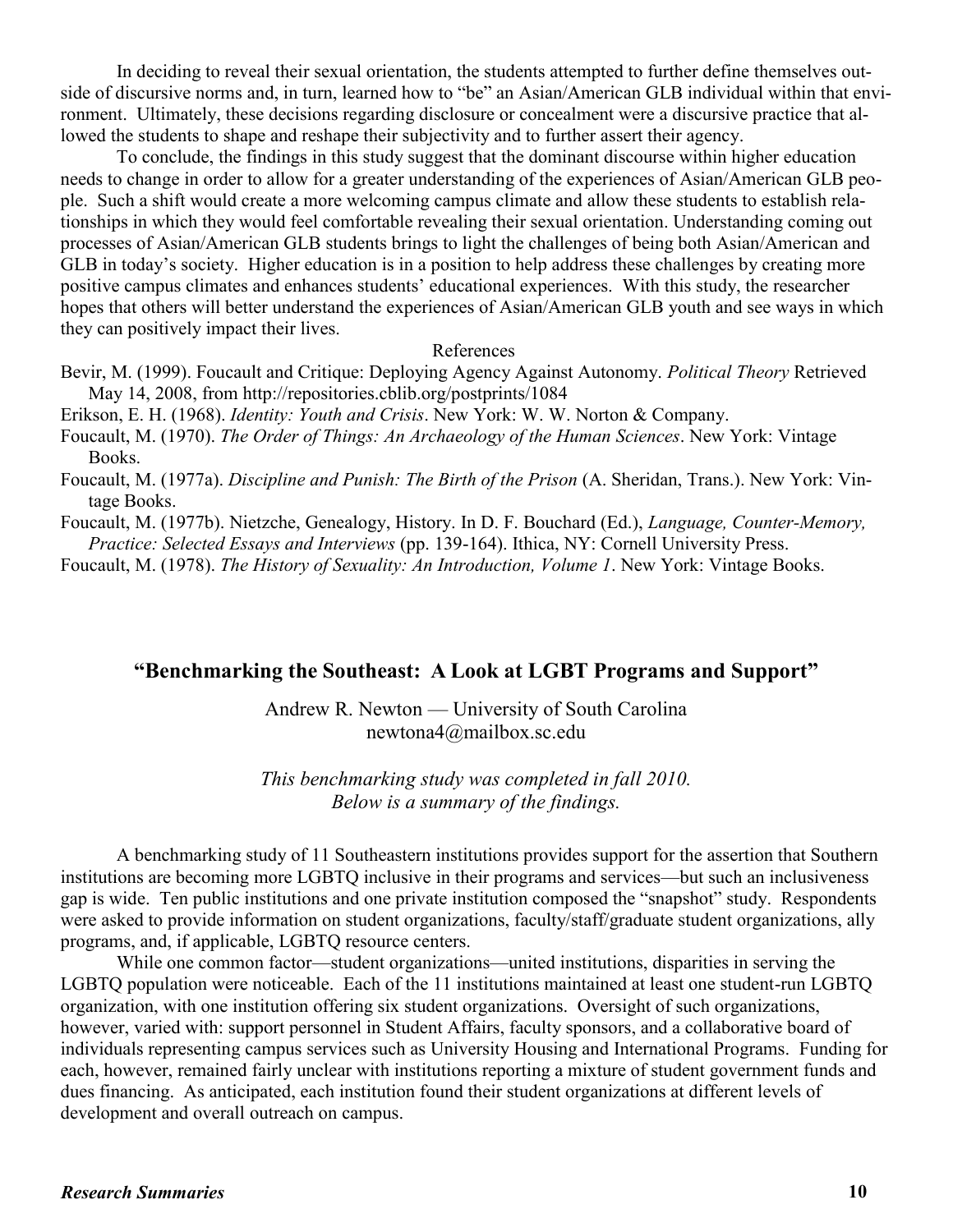Ally programs also constituted a common staple of LGBTQ inclusiveness efforts at the 11 Southeastern institutions. With names such as Safe Zone Allies, Safe Space, and Friends, all 11 universities cited programs that provide the LGBTQ and ally community with a trained campus representative prepared to offer support, guidance, and resources. The means through which programs were supported, however, varied. While some, more developed programs featured a regular line item in their budgets for ally programs, at least three noted that no financing was provided while others found funding inconsistent or minimal at best.

Most programs were completely volunteer-based, with at least two receiving some staff support through graduate assistantships. Each of the institutions reported as maintaining LGBTQ resource centers noted that professional staff were the primary support for the ally development opportunities with some student involvement as well. Other factors also varied. For example, ally training opportunities ranged from once every two weeks to once a month. While many institutions did not report the length of their ally training opportunities, average time rested between two to three and a half hours. More developed programs also noted offering different ally sessions for faculty/staff and students as well as distinct ally trainings to separately discuss sexual orientation and gender identity.

Only one remaining similarity surfaced in the review—the lack of focus on LGBTQ professional organizations. Most institutions did not report maintaining such a professional organization for LGBTQ and ally faculty, staff, and graduate students. Of those responding with a group, many were uncertain as to the status of the organizations and found that they were either fairly inactive or experienced considerable ebb and flow. One institution, however, reported that their LGBTQ professionals group was highly involved in developing campus programming and overseeing the ally program. Such an organization also helped administer an annual scholarship program.

While currently active at only six of the 11 schools, advisory groups were at least moderately prevalent at the Southeastern institutions analyzed. Many of the advisory groups maintained oversight of programming, particularly in the way of developing allies. One institution even noted the existence of a student-run executive committee charged with programming and oversight of a location on campus for the LGBTQ community. Another reported two advisory committees—one for faculty, staff, and alumni and another for the presidents of the various LGBTQ-focused student organizations.

The diversity of opportunities and campus-wide impact was most notable in the contrast between those institutions with and without LGBTQ resource centers. Two public and one private institution reported fully functioning LGBTQ resource centers. While one Center stood on its own under the institution's Dean of Students, the other two reported some connection (either currently or previously) with the campus's multicultural programming office. Staffing varied from an office with four administrative staff (a director, associate director, program coordinator, and graduate assistant) and eight student workers to one full time staff and a collection of student ambassadors. The institutions with resource centers offered a host of opportunities including LGBTQ welcome events, Lavender Graduation, National Coming Out Day and the Transgender Day of Remembrance, speakers and "Brown Bag" lunch series, and designated spaces offering resources and a supportive climate.

Each program began in diverse ways. While one began as the result of a university commission on the LGBTQ community, another commenced as a portion of the Religious Life office. Though funding estimates for the centers were not immediately available for the study, it is was clear that full-time staff and committed resources made support for the LGBTQ community clearer and more sustainable. Indeed, injecting such full time support took campus outreach and impact to a new level.

From such a study it is clear that the diversity of LGBTQ-focused opportunities at Southeastern institutions are just as diverse as the individuals that make up the LGBTQ communities.